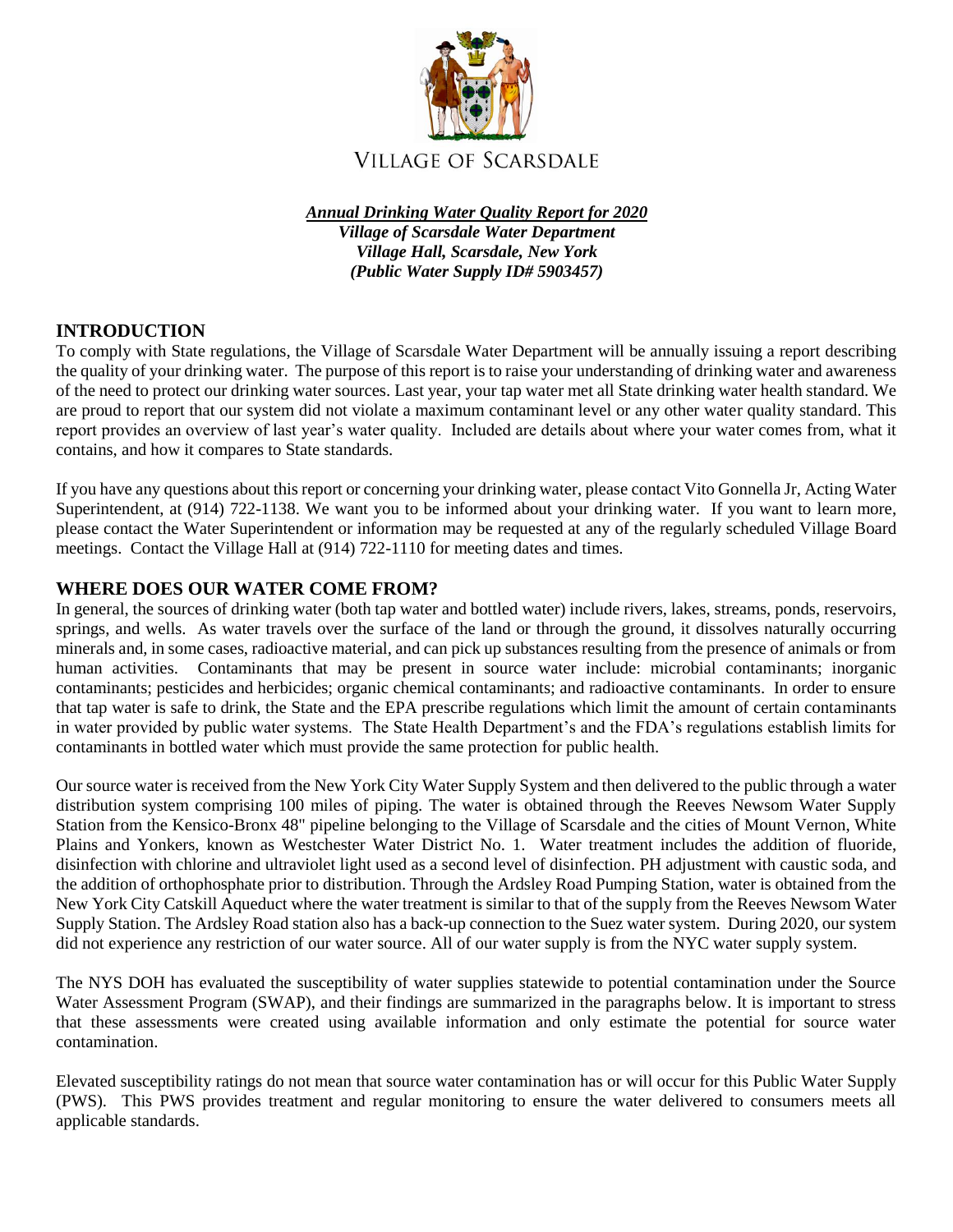Scarsdale obtains water from the New York City water supply system. Water comes from the Catskill/Delaware watersheds east of the Hudson River. The New York City Department of Environmental Protection (DEP) implements a series of programs to evaluate and protect source water quality within these watersheds. Their efforts focus on three important program areas: the enforcement of strengthened Watershed Rules and Regulations; the acquisition and protection of watershed lands; and implementation partnership programs that target specific sources of pollution in the watersheds.

Due to these intensive efforts, the SWAP methodologies applied to the rest of the state were not applied for this PWS. Additional information on the water quality and protection efforts in these New York City watersheds can be found at NYCDEP's web site www.nyc.gov/html/dep/html/watershed\_protection/index.shtml.

Specifically, Scarsdale obtains its water from the Catskill/Delaware watersheds east of the Hudson. The reservoirs in this mountainous rural area are relatively deep with little development along their shorelines. The main water quality concerns associated with land cover is agriculture, which can contribute microbial contaminants, pesticides, and algae producing nutrients. There are also some potential contamination concerns associated with residential lands and associated wastewater discharges. However, advanced treatments which reduce contaminants are in place for most of these discharges. There are also a number of other discrete facilities, such as landfills, chemical bulk storages, etc. that have the potential to impact local water quality, but large significant water quality problems associated with these facilities are unlikely due to the size of the watershed and surveillance and management practices.

## **FACTS AND FIGURES**

The Scarsdale Water System is owned and operated by the Village of Scarsdale. Water Service is provided to the Village of Scarsdale, Eastchester Water District No. 1 and some homes in Mamaroneck, New Rochelle and Greenburgh. Our water system serves an estimated population of 20,608 through 5,800 service connections. The total water delivered in 2020 was 1.154 billion gallons. The daily average of water treated and pumped into the distribution system was 3.17 million gallons per day. Our highest single day was 7.19 million gallons.

The amount of water delivered to customers, (metered), was 978.85 million gallons. This leaves the total for unbilled water, (formerly known as unaccounted for water) at 177.15 million gallons, (15.3 % of the total amount delivered). Unbilled water is a result of many factors. Losses arise from ruptured water mains, hydrants struck by automobiles, service line leaks, fire protection and training, testing of water meters, use of unmetered water for construction purposes and the unmetered water used for flushing water mains. In 2020 water customers were charged \$3.50 per 100 cubic feet, (or \$4.67 per 1,000 gallons), for water used up to 5000 cu ft per quarter and \$10.50 per 100 cubic feet, (or \$14.02 per 1,000 gallons), for water used above 5000 cu ft. per quarter. The annual average water charge per user was \$1,499.10. During 2020 the Scarsdale Water Department personnel conducted 3683 service calls, replaced 216 meters, installed 252 remote radio meter reading units, repaired 17 water main or service leaks, made 17 service taps and replaced or repaired 15 fire hydrants.

# **ARE THERE CONTAMINANTS IN OUR DRINKING WATER?**

As the State regulations require, we routinely test your drinking water for numerous contaminants. These contaminants include: total coliform, turbidity, inorganic compounds, nitrate, nitrite, lead and copper, volatile organic compounds, total trihalomethanes, haloacetic acids, and synthetic organic compounds. Some of the compounds we analyzed for were detected in your drinking water; however, these contaminants were detected below the level allowed by the State. The table presented below depicts which compounds were detected in your drinking water. The State allows us to test for some contaminants less than once per year because the concentrations of these contaminants do not change frequently. Some of our data, though representative, are more than one year old.

It should be noted that all drinking water, including bottled drinking water, may be reasonably expected to contain at least small amounts of some contaminants. The presence of contaminants does not necessarily indicate that water poses a health risk. More information about contaminants and potential health effects can be obtained by calling the EPA's Safe Drinking Water Hotline (800-426-4791) or the Westchester County Health Department at (914) 813-5000.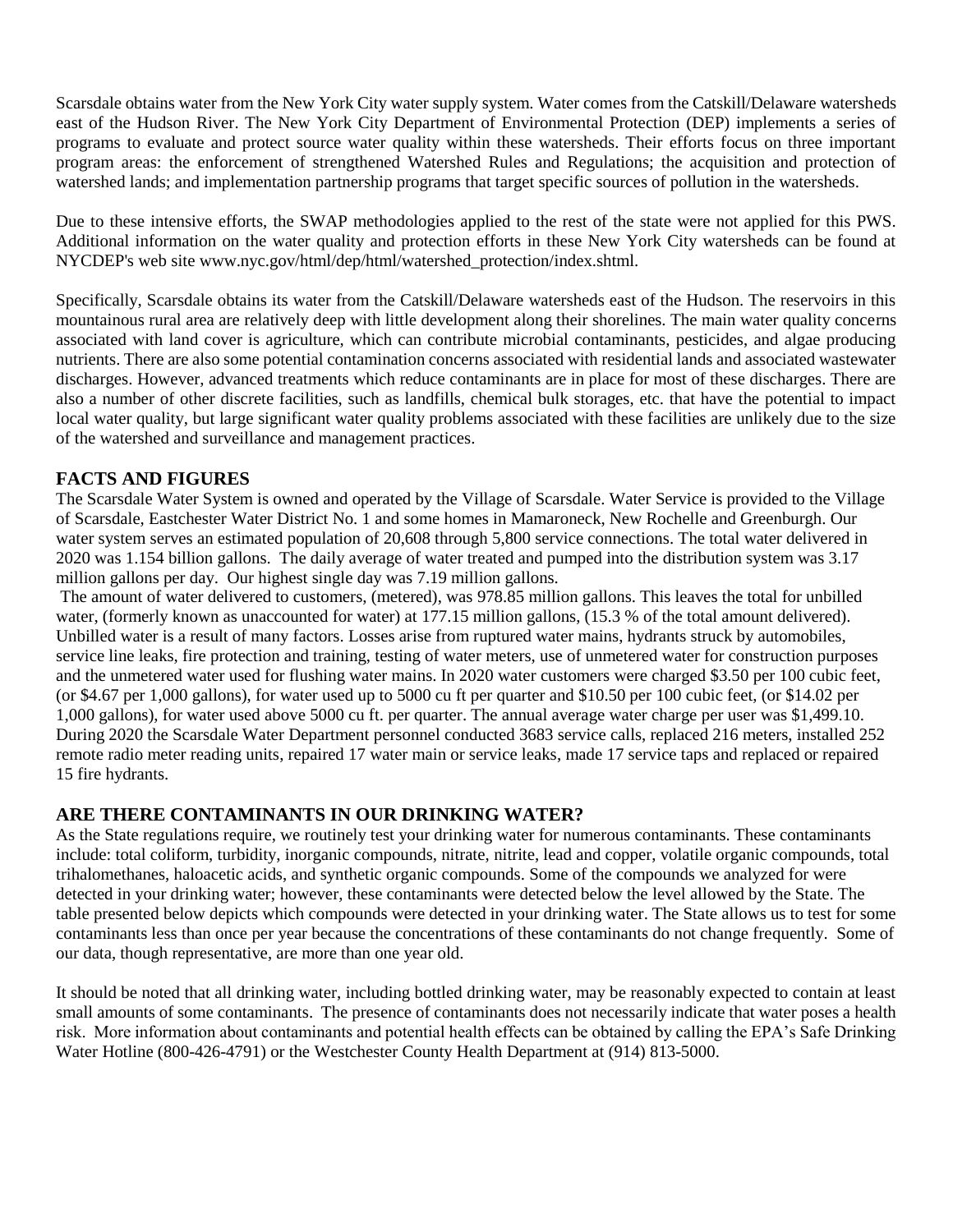#### **TABLE OF DETECTED CONTAMINANTS:**

|                                                                                                  |                     |                      | Level Detected              | Unit                    |            | Regulatory               |                                                                                                              |
|--------------------------------------------------------------------------------------------------|---------------------|----------------------|-----------------------------|-------------------------|------------|--------------------------|--------------------------------------------------------------------------------------------------------------|
| Contaminant<br>Inorganic Chemical Contaminants (Distribution System) Reeves Newsom Pump Station: | Violation<br>Yes/No | Date of<br>Sample    | (Average)<br>(Range)        | Measure-<br>ment        | MCLG       | Limit<br>(MCL, TT or AL) | Likely Source of<br>Contamination                                                                            |
| Barium                                                                                           | No                  | 01/14/20             | 18.0                        | ug/l                    | 2000       | 2000                     | Discharge of drilling wastes; Discharge from metal                                                           |
| Chloride                                                                                         | No                  | 01/14/20             | 21.1                        | mg/l                    | N/A        | 250                      | refineries; Erosion of natural deposits.<br>Naturally occurring or indicative of road salt<br>Contamination. |
| Chlorine residual                                                                                | No                  | Daily                | 1.24<br>$0.70 - 1.78$       | mg/l                    | N/A        | 4                        | Water additive used to control microbes                                                                      |
| Copper                                                                                           | No                  | 06/17/20             | 7.1                         | ug/l                    | 1300       | 1300                     | Corrosion of household plumbing system;<br>Erosion of natural deposits; leaching wood                        |
| Fluoride                                                                                         | No                  | Daily                | 0.76<br>$0.37 - 1.16$       | mg/1                    | N/A        | $2.2\,$                  | Preservatives.<br>Water Additive which promotes strong teeth                                                 |
| Cyanide                                                                                          | No                  | 01/14/20             | 6.0                         | ug/l                    | 200        | 200                      | Discharge from steel/metal factories; Discharge from<br>Plastic and fertilizer factories.                    |
| Manganese                                                                                        | No                  | 01/14/20             | 20.4                        | $\frac{u g}{l}$         | N/A        | 300                      | Naturally occurring; Indicative of landfill<br>Contamination.                                                |
| Nitrate                                                                                          | No                  | 01/14/20             | 0.148                       | mg/l                    | 10         | 10                       | Runoff from fertilizer use                                                                                   |
|                                                                                                  |                     |                      |                             |                         |            |                          |                                                                                                              |
| PH                                                                                               | No                  | Daily                | 7.1<br>$6.5 - 7.5$          | Units                   | N/A        | N/A                      |                                                                                                              |
| Sodium $(5)$                                                                                     | No                  | 01/14/20             | 12.6                        | mg/1                    | See note 5 | 20                       | Naturally occurring; Road salt; Water softeners;<br>Animal waste.                                            |
| Sulfate, Potable                                                                                 | No                  | 01/14/20             | 4.53                        | mg/l                    | N/A        | 250                      | Erosion of natural deposits<br>Occurring in the soil                                                         |
| Turbidity (1)                                                                                    | No                  | Daily                | 0.61<br>0.39-1.27           | NTU                     | N/A        | 5                        | Soil erosion & stream sediments                                                                              |
| Zinc<br>Nickel                                                                                   | No<br>No            | 01/14/20<br>01/14/20 | 2.3<br>0.8                  | ug/l<br>$\frac{u g}{l}$ | N/A<br>N/A | 5000<br>N/A              | Naturally occurring; Mining waste.<br>Naturally occurring, Indicative of landfill<br>contamination           |
|                                                                                                  | Violation           | Date of              | Level Detected<br>(Average) | Unit<br>Measure-        |            | Regulatory<br>Limit      | Likely Source of                                                                                             |
| Contaminant<br>Inorganic Chemical Contaminants (Distribution System) Ardsley Road Pump Station:  | Yes/No              | Sample               | (Range)                     | ment                    | MCLG       | (MCL, TT or AL)          | Contamination                                                                                                |
| Barium                                                                                           | N <sub>0</sub>      | 02/5/20              | 17.0                        | $\frac{1}{2}$           | 2000       | 2000                     | Discharge of drilling waste; Discharge from metal                                                            |
| Chloride                                                                                         | No                  | 02/5/20              | 19.8                        | mg/l                    | N/A        | 250                      | Refineries; Erosion of natural deposits.<br>Naturally occurring; Indicative of road salt<br>Contamination    |
| Chlorine residual                                                                                | No                  | Daily                | 1.15                        | mg/l                    | N/A        | 4                        | Plastic and fertilizer factories.<br>Water additive used to control microbes                                 |
| Copper                                                                                           | $\rm No$            | 02/10/20             | $0.02 - 1.84$<br>5.8        | ug/l                    | 1300       | 1300                     | Corrosion of household plumbing systems;<br>Erosion of natural deposits; Leaching wood                       |
| Fluoride                                                                                         | No                  | Daily                | 0.84                        | mg/l                    | N/A        | $2.2\,$                  | Preservatives.<br>Water Additive which promotes strong teeth                                                 |
| Manganese                                                                                        | No                  | 02/5/20              | $0.24 - 1.29$<br>21.2       | ug/l                    | N/A        | 300                      | Naturally occurring; Indicative of landfill                                                                  |
| Nitrate                                                                                          | No                  | 02/5/20              | 0.163                       | mg/l                    | 10         | 10                       | Contamination.<br>Runoff from fertilizer use                                                                 |
| PH                                                                                               | No                  | Daily                | 7.39                        | Units                   | N/A        | N/A                      |                                                                                                              |
| Sodium (5)                                                                                       | No                  | 02/5/20              | $6.5 - 8.0$<br>10.1         | mg/1                    | See note 5 | 20                       | Naturally occurring; Road salt; Water softeners;<br>Animal waste.                                            |
| Turbidity (1)                                                                                    | No                  | Daily                | 0.75                        | <b>NTU</b>              | N/A        | 5                        | Soil erosion & stream sediments                                                                              |
| Zinc                                                                                             | No                  | 02/5/20              | $0.53 - 1.00$<br>2.9        | $\text{ug/L}$           | N/A        | 5000                     | Naturally occurring, Mining waste                                                                            |
| Nickel                                                                                           | No                  | 02/5/20              | 0.42                        | mg/l                    | N/A        | N/A                      | Naturally occurring, Indicative of<br>Landfill contamination.                                                |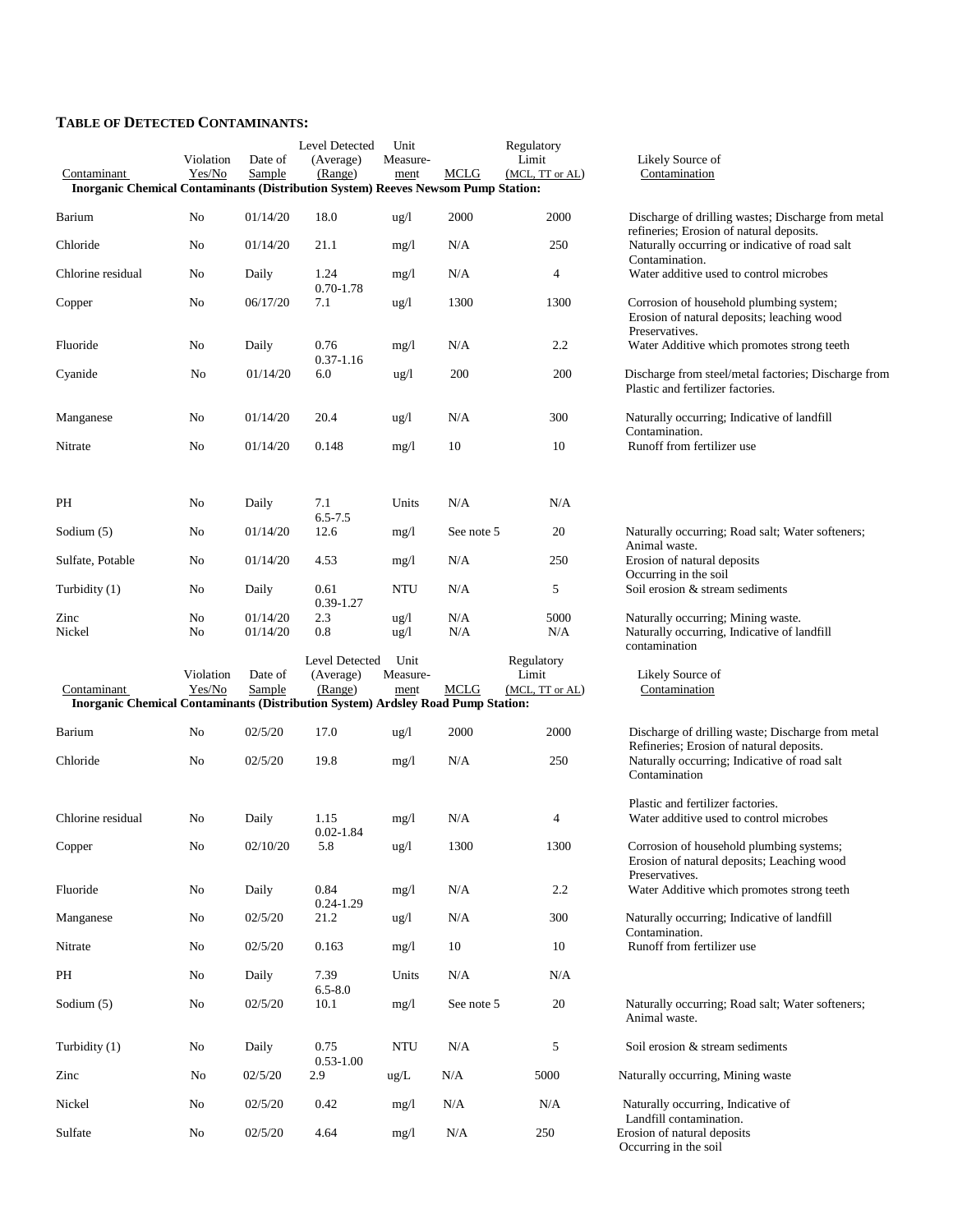|                      |         |                | Lead & Copper Contaminant - System Wide Sampling – (every three years in the Distribution System): |                 |                 |                |                         |                             |                                                        |
|----------------------|---------|----------------|----------------------------------------------------------------------------------------------------|-----------------|-----------------|----------------|-------------------------|-----------------------------|--------------------------------------------------------|
|                      |         |                |                                                                                                    | Level Detected  | Unit            |                | Regulatory              | Samples above               |                                                        |
|                      | Samples |                | Violation<br>Date of                                                                               | (Average)       | Measure-        |                | Limit                   | AL                          |                                                        |
| Contaminant          | Taken   |                | Yes/No<br><b>Sample</b>                                                                            | (Range)         | ment            | MCLG           | (MCL, TT or AL) (Range) |                             |                                                        |
|                      |         |                |                                                                                                    |                 |                 |                |                         |                             |                                                        |
| Lead $(3)$           | 30      | N <sub>0</sub> | 06-08/18                                                                                           | 3.8             | $\frac{u g}{l}$ | $\overline{0}$ | 15                      | $\mathbf{0}$                | Corrosion of household plumbing systems;               |
|                      |         |                |                                                                                                    | $<$ LOQ $-$ 8.6 |                 |                |                         |                             | Erosion of natural deposits.                           |
| Copper $(2)$         | 30      | N <sub>o</sub> | $06 - 08/18$                                                                                       | 277             | $\frac{u g}{l}$ | 1300           | 1300                    | $\boldsymbol{0}$            | Corrosion of household plumbing systems;               |
|                      |         |                |                                                                                                    | $2.7 - 382$     |                 |                |                         |                             | Erosion of natural deposits; Leaching wood             |
|                      |         |                |                                                                                                    |                 |                 |                |                         |                             | Preservatives                                          |
|                      |         |                | <b>Organic Chemical Contaminants (Distribution System):</b>                                        |                 |                 |                |                         |                             |                                                        |
|                      |         |                | Total Trihalomethanes – Quarterly Stage 2 DBP Sampling (4)                                         |                 |                 |                |                         |                             |                                                        |
|                      |         |                | No Jan Apr. Jul. Oct                                                                               | 33.75           | $\frac{u g}{l}$ | N/A            | 80                      |                             | By-product of drinking water disinfection needed       |
|                      |         |                | 2020                                                                                               | 20-39           |                 |                |                         |                             | to kill harmful organisms. TTHMs are formed when       |
|                      |         |                |                                                                                                    |                 |                 |                |                         |                             | Source water contains large amounts of organic matter. |
|                      |         |                | Haloacetic Acids – Quarterly & Stage 2 DBP Sampling $(4)$                                          |                 |                 |                |                         |                             |                                                        |
|                      |         |                | No Jan Apr. Jul. Oct                                                                               | 34              | $\frac{u g}{l}$ | N/A            | 60                      |                             | By-product of drinking water disinfection              |
|                      |         |                | 2020                                                                                               | 24-43           |                 |                |                         |                             | needed to kill harmful organisms.                      |
|                      |         |                | Radiological Contaminants (Source Water – Kensico Reservoir):                                      |                 |                 |                |                         |                             |                                                        |
| Gross Alpha Particle |         | N <sub>0</sub> | 10/15/13                                                                                           | 0.92            | pci/l           | N/A            | 15                      |                             | Decay of natural deposits & manmade emissions          |
|                      |         |                |                                                                                                    |                 |                 |                |                         |                             |                                                        |
| Gross Beta Particle  |         | No             | 10/15/13                                                                                           | 0.69            | pci/l           | N/A            | 50(6)                   | Erosion of natural deposits |                                                        |
|                      |         |                |                                                                                                    |                 |                 |                |                         |                             |                                                        |
| Combined Radium 226  |         | N <sub>0</sub> | 10/15/13                                                                                           | 0.52            | pci/l           | N/A            | 5                       | Erosion of natural deposits |                                                        |
| and Radium 228       |         |                |                                                                                                    |                 |                 |                |                         |                             |                                                        |

#### **Lead & Copper Contaminant - System Wide Sampling – (every three years in the Distribution System):**

**Notes:**

1 – Turbidity is a measure of the cloudiness of the water. We test it because it is a good indicator of water quality. High turbidity can hinder the effectiveness of disinfectants. Our highest single turbidity measurement in the distribution system for the year occurred on 12/11/20, (1.27 NTU). State regulations require that turbidity must always be below 5 NTU.

 $2 -$  The level presented represents the 90<sup>th</sup> percentile of the 30 sites tested. A percentile is a value on a scale of 100 that indicates the percent of a distribution that is equal to or below it. The 90<sup>th</sup> percentile is equal to or greater than 90% of the copper values detected at your water system. In this case, thirty samples were collected at your water system and the 90<sup>th</sup> percentile value was the 27th value which was 0.277 mg/l. The action level for copper was not exceeded at any of the sites tested. The highest copper value was 0.382 mg/l.

 $3$  – The level presented represents the 90<sup>th</sup> percentile of the 30 sites tested. A percentile is a value on a scale of 100 that indicates the percent of a distribution that is equal to or below it. The 90<sup>th</sup> percentile is equal to or greater than 90% of the lead values detected at your water system. In this case, thirty samples were collected at your water system and the 90<sup>th</sup> percentile value was the 27th value which was 3.8 ug/l.. the highest lead value was 8.6 ug/l.

4 – This level represents the average of 16 samples taken during the year. Highest locational average level was 36.25 ug/l with a range of 33.00 - 39.00 ug/l for Trihalomethanes. Highest locational average level was 36.50 ug/l with a range of 32.00 - 43.00 ug/l for Haloacetic Acids.

5 - Water containing more than 20 mg/l of sodium should not be used for drinking by people on severely restricted diets. Water containing more than 270 mg/l of sodium should not be used for drinking by people on moderately restricted sodium diets.

6 – The State considers 50 pci/L a level of concern for beta particles.

#### **Definitions:**

*Maximum Contaminant Level* **(**MCL): The highest level of a contaminant that is allowed in drinking water. MCLs are set as close to the MCLGs as feasible.

*Maximum Contaminant Level Goal* (MCLG): The level of a contaminant in drinking water below which there is no known or expected risk to health. MCLGs allow for a margin of safety.

*Maximum Residual Disinfectant Level* (MRDL): The highest level of a disinfectant allowed in drinking water. There is convincing evidence that addition of a disinfectant is necessary for control of microbial contaminants.

*Maximum Residual Disinfectant Level* Goal (MRDLG): The level of drinking water disinfectant below which there is no known or expected risk to health. MRDLGs do not reflect the benefits of the use of disinfectants to control microbial contamination.

*Action Level* (AL): The concentration of a contaminant which, if exceeded, triggers treatment or other requirements which a water system must follow.

*Treatment Technique* (TT): A required process intended to reduce the level of a contaminant in drinking water.

*Nephelometric Turbidity Unit* (NTU): A measure of the clarity of water. Turbidity in excess of 5 NTU is just noticeable to the average person.

*Milligrams per liter* (mg/l): Corresponds to one part of liquid in one million parts of liquid (parts per million - ppm).

*Micrograms per liter* (ug/l): Corresponds to one part of liquid in one billion parts of liquid (parts per billion - ppb).

*Picocuries per liter* (pCi/L): A measure of the radioactivity in water.

*LOQ:* Limit of quantitation.

According to State regulations, we are required to routinely monitor drinking water for various contaminants. Drinking water is tested for inorganic and organic contaminants, trihalomethanes, and coliform bacteria. Contaminants detected are included in the Table of Detected Contaminants. Contaminants we analyzed for but did not detect were:

E.coli bacteria, Arsenic, Chromium, Mercury, Selenium, Antimony, Beryllium, Thallium, Nitrite, Vanadium, Silver, Cobalt, Boron, Molybdenum, Lead, Bromoform, Dibromochloromethane, Vinyl Chloride, Benzene, Bromobenzene, Bromochloromethane, Bromomethane, N-butylbenzene, Secbutylbenzene, Tert-butylbenzene, Carbon tetrachloride, Chlorobenzene, Chloroethane, Chloromethane, 2-chlorotoluene, 4-chlorotoluene, Dibromomethane, 1,2-dichlorobenzene, 1,3-dichlorobenzene, 1,4-dichlorobenzene, dichlorodifluoromethane, 1,1-dichloroethane, 1,2-dichloroethane,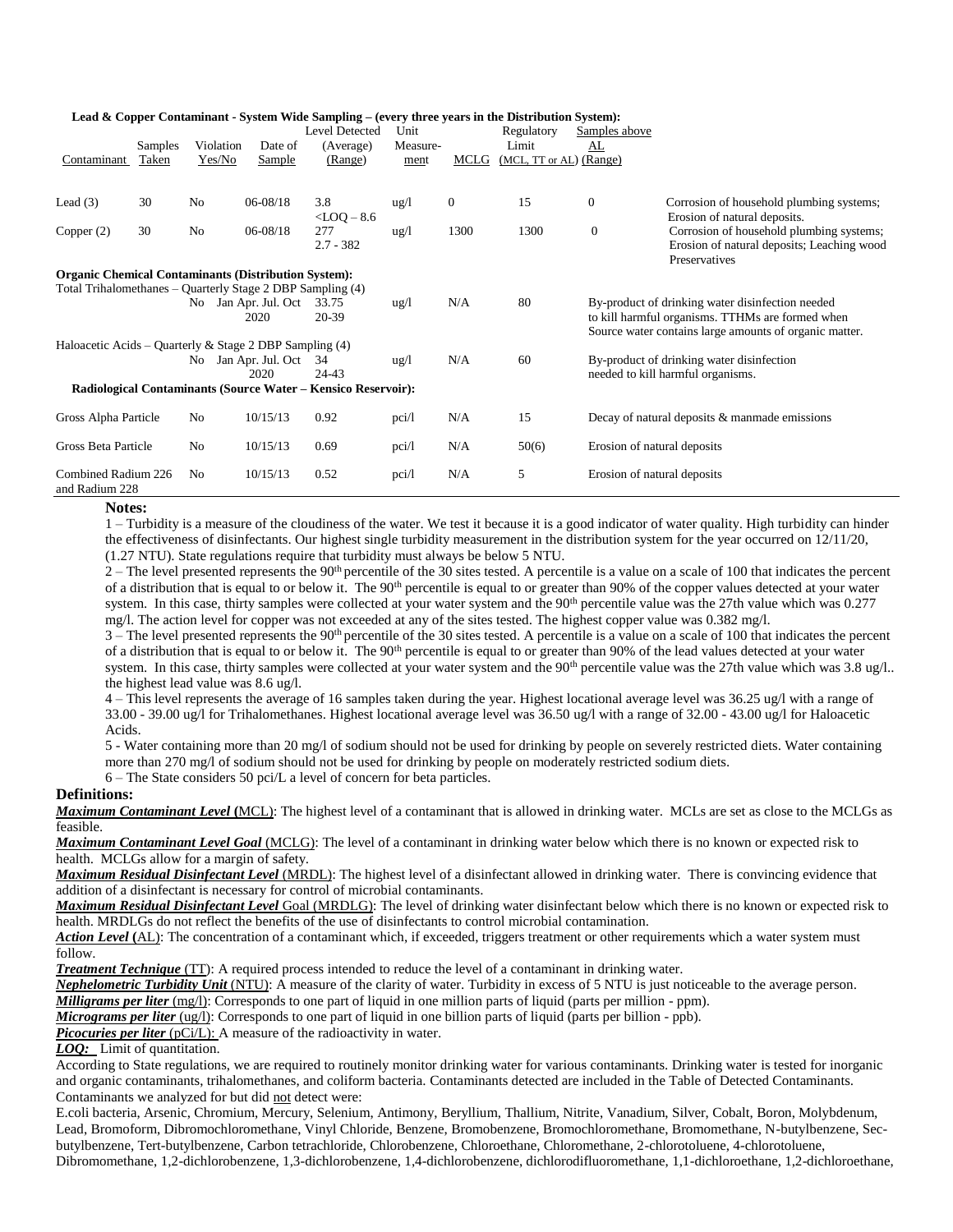1,1-dichloroethene, Cis-1,2-dichloroethene, Trans-1,2-dichloroethene, 1,2-dichloropropane, 1,3-dichloropropane, 2,2-dichloropropane, 1,1 dichloropropene, Cis-1,3-dichloropropene, Trans-1,3-dichloropropene, Ethylbenzene, Hexachlorobutadiene, Isopropylbenzene, P-isopropyltoluene, Methylene chloride, N-propylbenzene, Styrene, 1,1,1,2-tetrachloroethane, 1,1,2,2-tetrachloroethane, Tetrachloroethene, Toluene, 1,2,3 trichlorobenzene, 1,2,4-trichlorobenzene, 1,1,1-trichloroethane, 1,1,2-trichloroethane, Trichloroethene, Trichlorofluoromethane, 1,2,3 trichloropropane, 1,2,4-trimethylbenzene, 1,3,5-trimethylbenzene, P & M-xylene, O-xylene, 2-butanone (MEK), Naphthalene, Methyl T-Butyl Ether, 4-Methyl-2-pentanone, 1,2-Dibromoethane, 1,2-Dibromo-3-Chlorpropane, Alachlor, Atrazine, Simazine, Hexachlorobenzene, Hexachlorocyclopentadiene, Benzo(A)pyrene, bis(2-Ethylhexyl)adipate, bis(2-Ethylhexyl)phthalate , Aldicarb Sulfoxide, Aldicarb Sulfone, Oxamyl, Methomyl, 3-Hydroxycarbofuran, Aldicarb, Carbofuran, Carbaryl,2,4-D, 2,4,5-T, Silvex, Dalapon, Dicamba, Dinoseb, Pentachlorophenol, Picloram, Butachlor, Metolachlor, Metribuzin, DCPA di-mono-acids, Aldrin, Chlordane, Dieldrin, Endrin, Heptachlor, Heptachlor Epoxide, Lindane, Methoxychlor, PCB's, Propachlor, Toxaphene.

## **WHAT DOES THIS INFORMATION MEAN?**

As you can see by the table, our system had no violations. We have learned through our testing that some contaminants have been detected; however, these contaminants were detected below the level allowed by the State.

#### **We are required to present the following information on lead in drinking water:**

If present, elevated levels of lead can cause serious health problems, especially for pregnant women, infants, and young children. It is possible that lead levels at your home may be higher than at other homes in the community as a result of materials used in your home's plumbing. The Village of Scarsdale is responsible for providing high quality drinking water, but cannot control the variety of materials used in plumbing components. When your water has been sitting for several hours, you can minimize the potential for lead exposure by flushing your tap for 30 seconds to 2 minutes before using water for drinking or cooking. If you are concerned about lead in your water, you may wish to have your water tested. Information on lead in drinking water, testing methods, and steps you can take to minimize exposure is available from the Safe Drinking Water Hotline (1-800-426-4791) or at [http://www.epa.gov/safewater/lead.](http://www.epa.gov/safewater/lead)

## **IS OUR WATER SYSTEM MEETING OTHER RULES THAT GOVERN OPERATIONS?**

As of 2020 Westchester County Water District #1 was in compliance with applicable State drinking water operating, monitoring and reporting requirements., the Village of Scarsdale and the cities of White Plains, and Yonkers, which receive drinking water through Westchester County Water District #1. The Village of Scarsdale Water supply is subject to the same water safety treatment protocols that have maintained drinking water in Scarsdale for many years, including appropriate chlorination to inactivate organisms such as giardia, bacteria, and viruses. Treatment protocols have improved over the years to include ultra-violet treatment in order to be even more effective, and to address organisms such as Cryptosporidium. Westchester County Water District #1 has implemented the necessary District-wide upgrades prescribed by The United States Environmental Protection Agency for secondary disinfection by use of ultra-violet light treatment at the Central Avenue UV Treatment Facility.

## **INFORMATION ON GIARDIA**

Giardia is a microbial pathogen present in varying concentrations in many surface waters and groundwater under the influence of surface water. Giardia is removed/inactivated through a combination of filtration and disinfection or by use of ultra-violet light treatment. Current test methods do not allow us to determine if the organisms are dead or if they are capable of causing disease. Ingestion of Giardia may cause giardiasis, an intestinal illness. People exposed to Giardia may experience mild or severe diarrhea, or in some instances no symptoms at all. Fever is rarely present. Occasionally, some individuals will have chronic diarrhea over several weeks or a month, with significant weight loss. Giardiasis can be treated with anti-parasitic medication. Individuals with weakened immune systems should consult with their health care providers about what steps would best reduce their risks of becoming infected with Giardiasis. Individuals who think that they may have been exposed to Giardiasis should contact their health care providers immediately. The Giardia parasite is passed in the feces of an infected person or animal and may contaminate water or food. Person to person transmission may also occur in day care centers or other settings where handwashing practices are poor.

## **INFORMATION ON CRYPTOSPORIDIUM**

Cryptosporidium is a microbial pathogen found in surface water and groundwater under the influence of surface water. Current test methods do not allow us to determine if the organisms are dead or if they are capable of causing disease. Ingestion of Cryptosporidium may cause cryptosporidiosis, a gastrointestinal infection. Symptoms of infection include nausea, diarrhea, and abdominal cramps. Most healthy individuals can overcome disease within a few weeks. However, immuno-compromised people are at greater risk of developing life-threatening illness. We encourage immunocompromised individuals to consult their health care provider regarding appropriate precautions to take to avoid infection. Cryptosporidium must be ingested to cause disease, and it may be spread through means other than drinking water.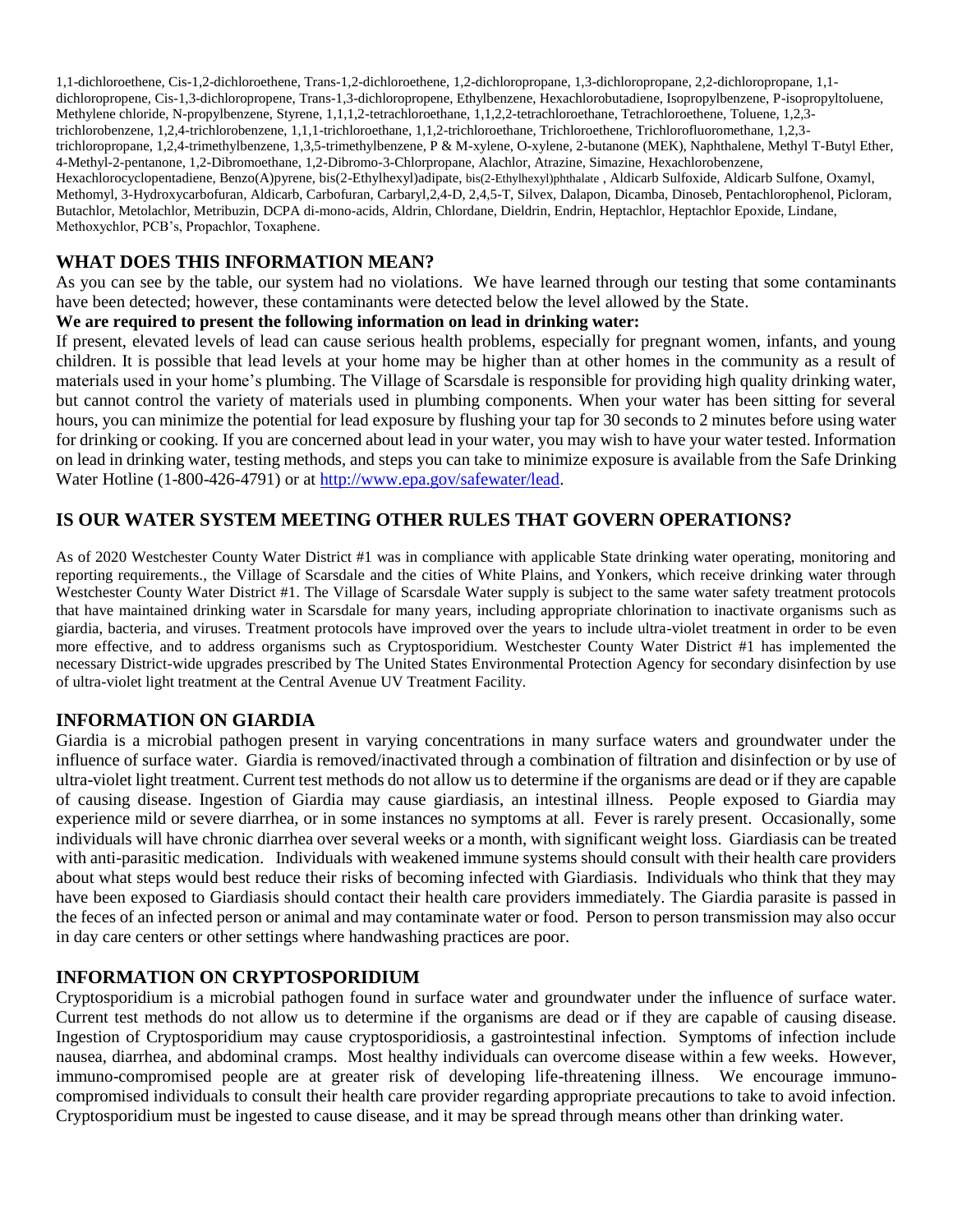#### **Variances and Exemptions:**

In accordance with the Federal Safe Drinking Water Act of 1986 and New York State requirements regarding the quality of potable water, we submitted a request for filtration avoidance of our raw water sources for both the Reeves Newsom Water Supply Station and the Ardsley Road Pumping Station. We received a variance from the New York State Department of Health in December 1991. This variance is still in effect.

The Village of Scarsdale was granted a Biofilm Variance from the New York State Department of Health on August 29, 1994. The variance recognizes that the maximum contaminant level cannot be used to determine the public health significance of coliform bacteria being detected in the distribution system when biofilms, and not contaminated water, is in the system.

# **DO I NEED TO TAKE SPECIAL PRECAUTIONS?**

Although our drinking water met or exceeded state and federal regulations, some people may be more vulnerable to disease causing microorganisms or pathogens in drinking water than the general population. Immuno-compromised persons such as persons with cancer undergoing chemotherapy, persons who have undergone organ transplants, people with HIV/AIDS or other immune system disorders, some elderly, and infants can be particularly at risk from infections. These people should seek advice from their health care provider about their drinking water. EPA/CDC guidelines on appropriate means to lessen the risk of infection by Cryptosporidium, Giardia and other microbial pathogens are available from the Safe Drinking Water Hotline (800-426-4791).

# **INFORMATION ON FLUORIDE ADDITION**

Our system is one of the many drinking water systems in New York State that provides drinking water with a controlled, low level of fluoride for consumer dental health protection. Fluoride is added to your water coming from our Catskill Aqueduct Source by the New York City DEP before it is delivered to us and at our Reeves Newsom pump station for source water delivered from Kensico Reservoir. According to the United States Centers for Disease Control, fluoride is very effective in preventing cavities when present in drinking water at a properly controlled level. To ensure that the fluoride supplement in your water provides optimal dental protection monitor fluoride levels on a daily basis to make sure fluoride is maintained at a target level of 0.7 mg/l. During 2020 monitoring showed that fluoride levels in your water at an average of 0.76 mg/l. None of the monitoring results showed fluoride at levels that approach the 2.2 mg/l MCL for fluoride.

# **WHY SAVE WATER AND HOW TO AVOID WASTING IT?**

Although our system has an adequate amount of water to meet present and future demands, there are a number of reasons why it is important to conserve water:

- Saving water saves energy and some of the costs associated with both of these necessities of life;
- Saving water reduces the cost of energy required to pump water and the need to construct costly new wells, pumping systems and water towers; and
- Saving water lessens the strain on the water system during a dry spell or drought, helping to avoid severe water use restrictions so that essential firefighting needs are met.

You can play a role in conserving water by becoming conscious of the amount of water your household is using, and by looking for ways to use less whenever you can. It is not hard to conserve water. Conservation tips include:

- Automatic dishwashers use 15 gallons for every cycle, regardless of how many dishes are loaded. So get a run for your money and load it to capacity.
- Turn off the tap when brushing your teeth.
- Check every faucet in your home for leaks. Just a slow drip can waste 15 to 20 gallons a day. Fix it and you can save almost 6,000 gallons per year.
- Check your toilets for leaks by putting a few drops of food coloring in the tank, watch for a few minutes to see if the color shows up in the bowl. It is not uncommon to lose up to 100 gallons a day from one of these otherwise invisible toilet leaks. Fix it and you save more than 30,000 gallons a year.
- Use your water meter to detect hidden leaks. Simply turn off all taps and water using appliances, then check the meter after 15 minutes. If it moved, you have a leak.
- *Do not over water lawns and gardens. Water grass and plants only when they show signs of needing it.*
- *Check lawn sprinkler system for leaks regularly and check the clock settings to make sure you are not overwatering*.